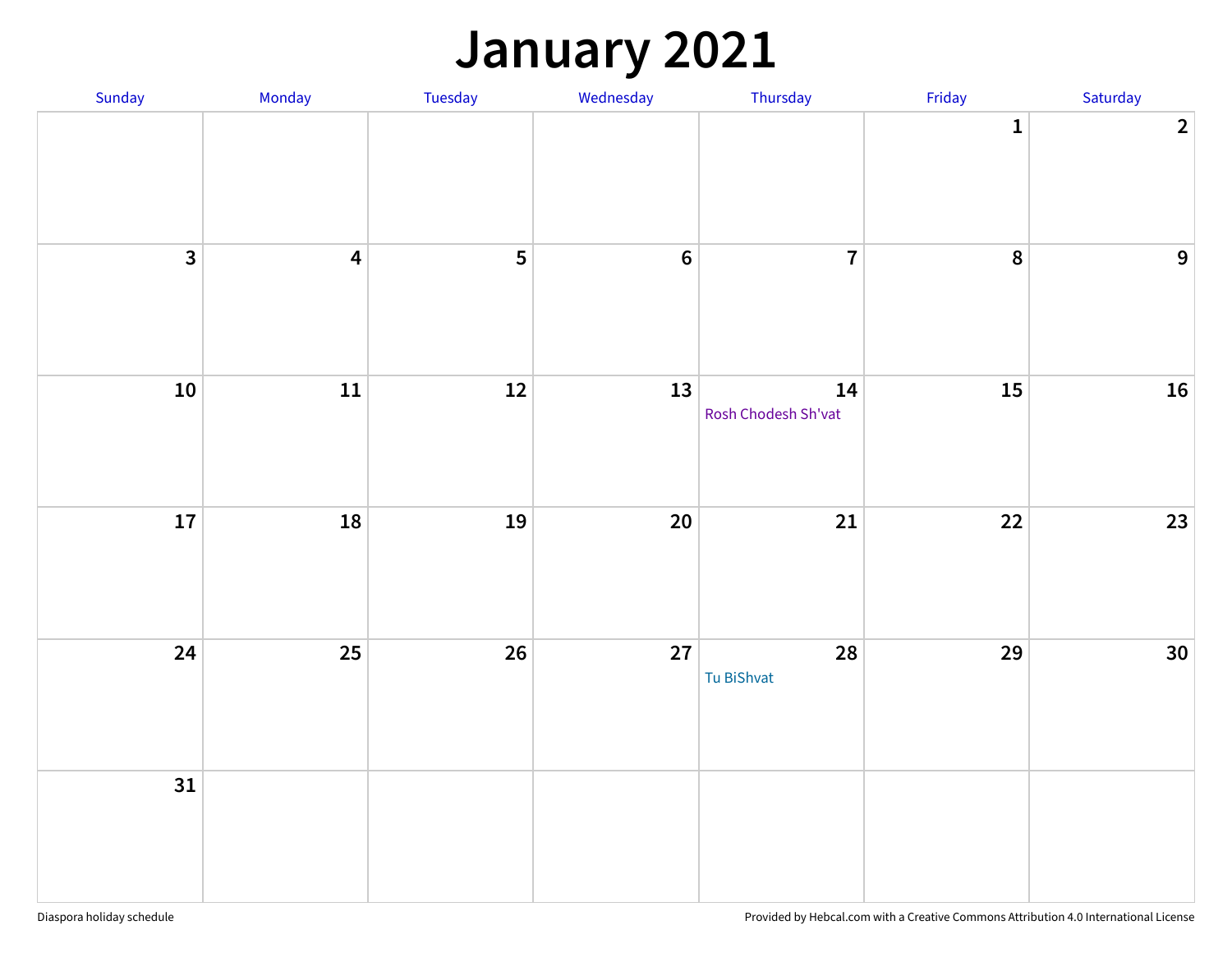# **February 2021**

| Sunday                     | Monday       | Tuesday        | Wednesday    | Thursday                | Friday                  | Saturday                |
|----------------------------|--------------|----------------|--------------|-------------------------|-------------------------|-------------------------|
|                            | $\mathbf{1}$ | $\overline{2}$ | $\mathbf{3}$ | $\overline{\mathbf{4}}$ | 5                       | $\boldsymbol{6}$        |
| $\overline{7}$             | 8            | $\overline{9}$ | ${\bf 10}$   | ${\bf 11}$              | 12<br>Rosh Chodesh Adar | 13<br>Rosh Chodesh Adar |
| 14                         | 15           | 16             | $17\,$       | 18                      | 19                      | $20\,$                  |
| 21                         | 22           | 23             | 24           | 25<br><b>Erev Purim</b> | 26<br>Purim             | $27\,$                  |
| 28<br><b>Shushan Purim</b> |              |                |              |                         |                         |                         |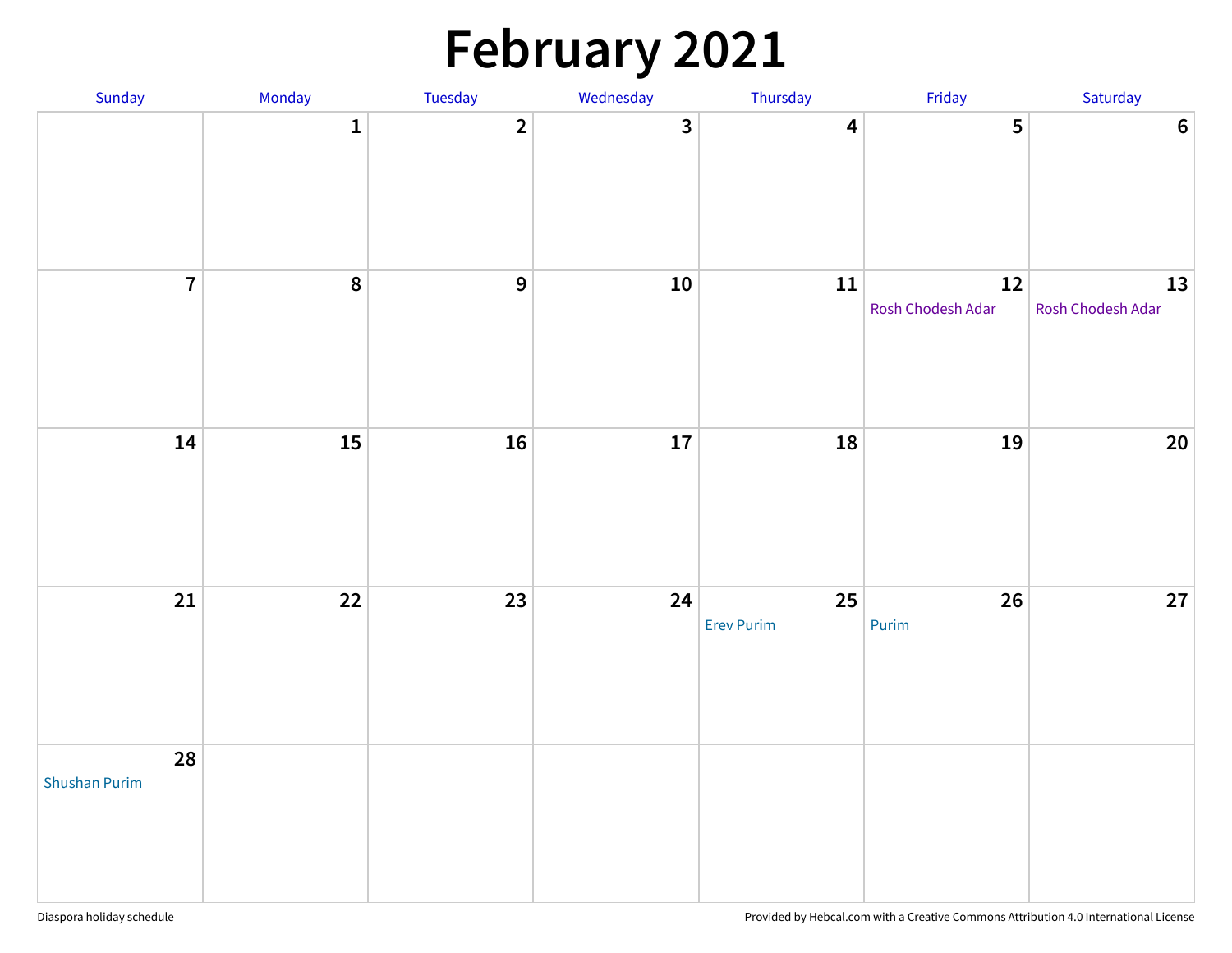## **March 2021**

| Sunday                   | Monday          | Tuesday                 | Wednesday               | Thursday                | Friday | Saturday                 |
|--------------------------|-----------------|-------------------------|-------------------------|-------------------------|--------|--------------------------|
|                          | $\mathbf 1$     | $\overline{2}$          | $\overline{\mathbf{3}}$ | $\overline{\mathbf{4}}$ | 5      | $6\phantom{1}6$          |
| $\overline{7}$           | 8               | $\mathbf{9}$            | 10 <sup>°</sup>         | ${\bf 11}$              | $12\,$ | 13                       |
| 14<br>Rosh Chodesh Nisan | 15              | 16                      | 17                      | 18                      | 19     | $20\,$                   |
| 21                       | 22              | 23                      | 24                      | 25                      | 26     | 27<br><b>Erev Pesach</b> |
| 28<br>Pesach I           | 29<br>Pesach II | 30<br>Pesach III (CH"M) | 31<br>Pesach IV (CH"M)  |                         |        |                          |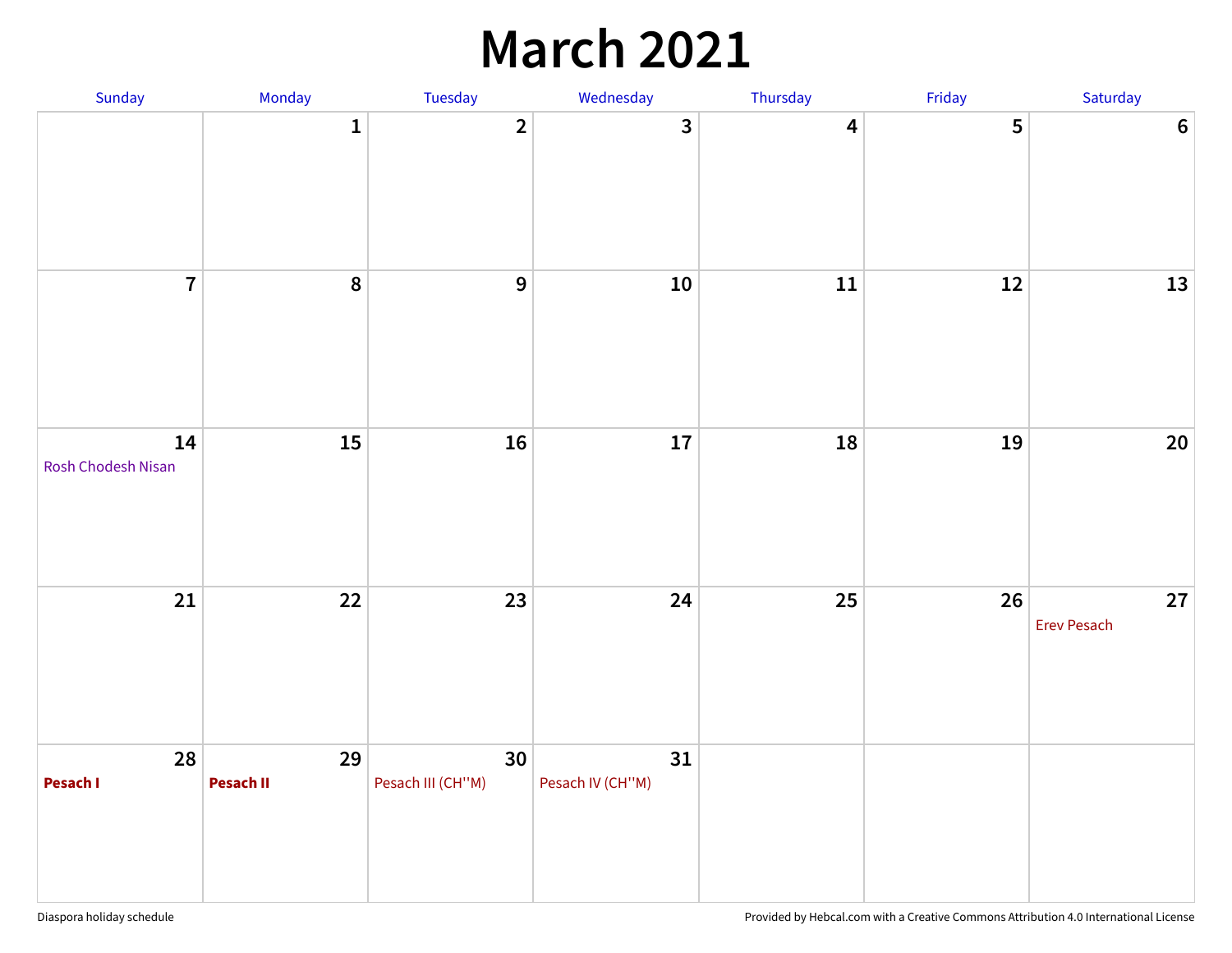# **April 2021**

| Sunday                                        | Monday                       | Tuesday                  | Wednesday      | Thursday                        | Friday                             | Saturday                          |
|-----------------------------------------------|------------------------------|--------------------------|----------------|---------------------------------|------------------------------------|-----------------------------------|
|                                               |                              |                          |                | $\mathbf{1}$<br>Pesach V (CH"M) | $\overline{2}$<br>Pesach VI (CH"M) | $\mathbf{3}$<br><b>Pesach VII</b> |
| $\overline{\mathbf{4}}$<br><b>Pesach VIII</b> | 5                            | $\bf 6$                  | $\overline{7}$ | 8                               | 9                                  | 10                                |
| ${\bf 11}$                                    | $12\,$<br>Rosh Chodesh Iyyar | 13<br>Rosh Chodesh Iyyar | 14             | 15                              | 16                                 | ${\bf 17}$                        |
| 18                                            | 19                           | 20                       | 21             | 22                              | 23                                 | 24                                |
| 25                                            | 26<br>Pesach Sheni           | 27                       | 28             | 29                              | 30<br>Lag BaOmer                   |                                   |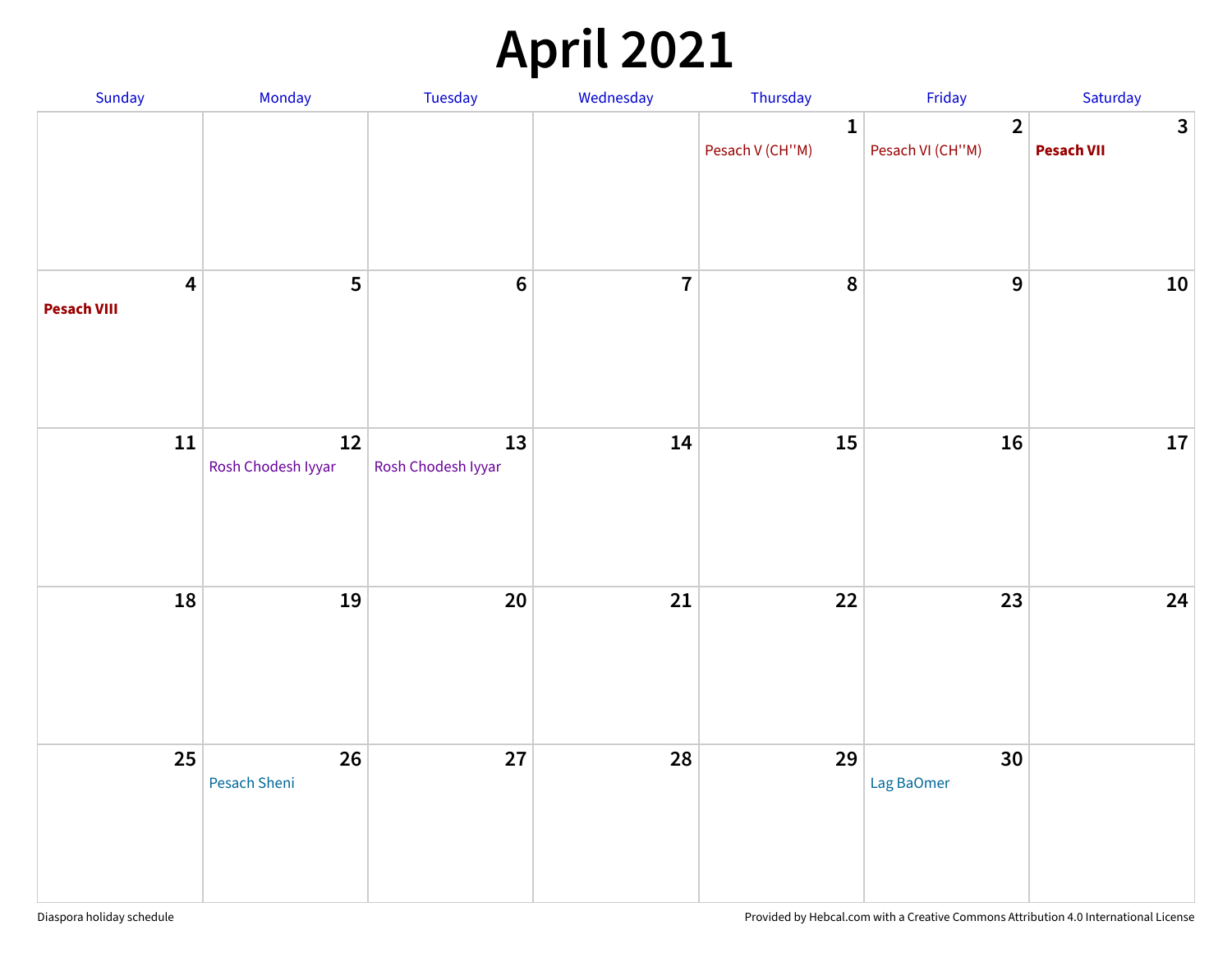## **May 2021**

| Sunday                    | Monday                  | Tuesday                 | Wednesday                | Thursday | Friday         | Saturday    |
|---------------------------|-------------------------|-------------------------|--------------------------|----------|----------------|-------------|
|                           |                         |                         |                          |          |                | $\mathbf 1$ |
| $\overline{2}$            | $\overline{\mathbf{3}}$ | $\overline{\mathbf{4}}$ | $\overline{\mathbf{5}}$  | $\bf 6$  | $\overline{7}$ | $\pmb{8}$   |
| $\overline{9}$            | ${\bf 10}$              | ${\bf 11}$              | 12<br>Rosh Chodesh Sivan | 13       | 14             | $15\,$      |
| 16<br><b>Erev Shavuot</b> | 17<br><b>Shavuot I</b>  | 18<br><b>Shavuot II</b> | 19                       | $20\,$   | 21             | $22$        |
| 23                        | 24                      | 25                      | 26                       | 27       | 28             | 29          |
| 30 <sup>°</sup>           | 31                      |                         |                          |          |                |             |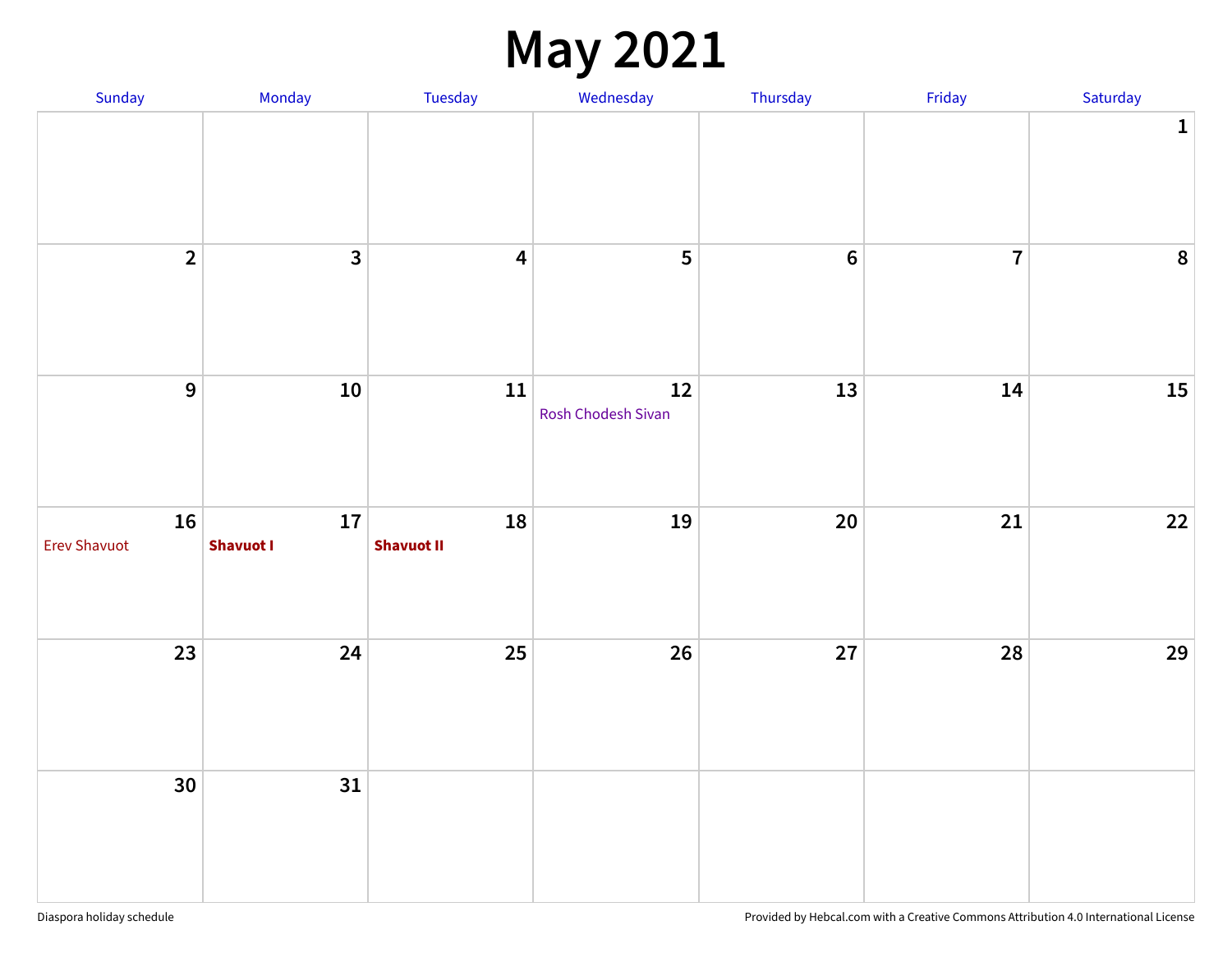#### **June 2021**

| Sunday          | Monday         | Tuesday          | Wednesday               | Thursday                     | Friday                           | Saturday       |
|-----------------|----------------|------------------|-------------------------|------------------------------|----------------------------------|----------------|
|                 |                | $\mathbf 1$      | $\overline{\mathbf{2}}$ | $\overline{\mathbf{3}}$      | $\overline{\mathbf{4}}$          | $5\phantom{a}$ |
| $6\overline{6}$ | $\overline{7}$ | $\boldsymbol{8}$ | $\overline{9}$          | $10\,$<br>Rosh Chodesh Tamuz | ${\bf 11}$<br>Rosh Chodesh Tamuz | $12$           |
| 13              | 14             | 15               | 16                      | ${\bf 17}$                   | 18                               | 19             |
| $20\degree$     | 21             | 22               | 23                      | 24                           | 25                               | 26             |
| 27              | 28             | 29               | 30 <sub>o</sub>         |                              |                                  |                |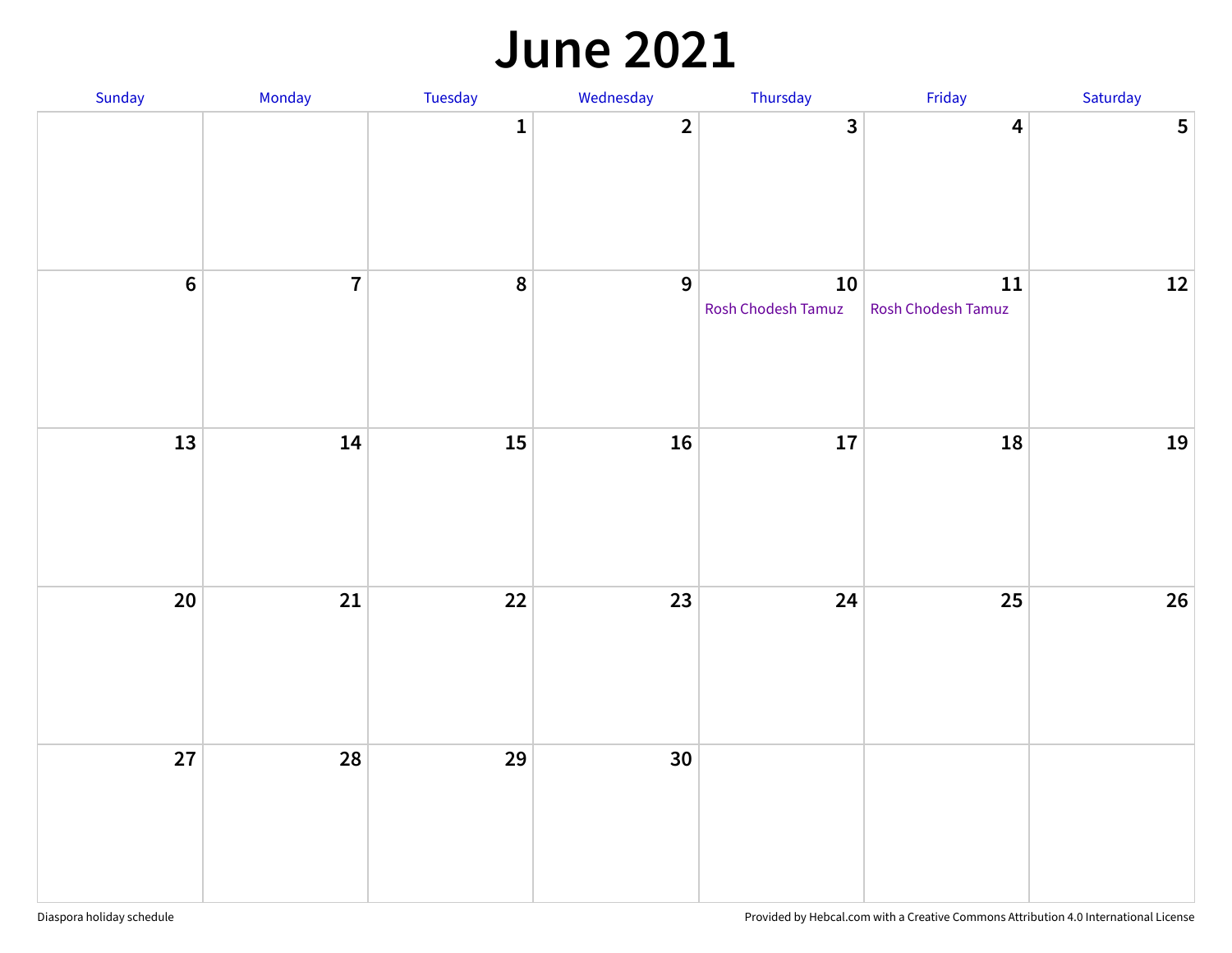# **July 2021**

| Sunday                  | Monday | Tuesday        | Wednesday      | Thursday     | Friday                  | Saturday                       |
|-------------------------|--------|----------------|----------------|--------------|-------------------------|--------------------------------|
|                         |        |                |                | $\mathbf{1}$ | $\overline{\mathbf{2}}$ | $\overline{\mathbf{3}}$        |
| $\overline{\mathbf{4}}$ | 5      | $6\phantom{a}$ | $\overline{7}$ | 8            | $\overline{9}$          | ${\bf 10}$<br>Rosh Chodesh Av  |
| 11                      | $12$   | 13             | 14             | 15           | 16                      | ${\bf 17}$<br>Erev Tish'a B'Av |
| 18<br>Tish'a B'Av       | 19     | 20             | 21             | 22           | 23                      | 24<br>Tu B'Av                  |
| $25\overline{)}$        | 26     | 27             | 28             | 29           | 30                      | 31                             |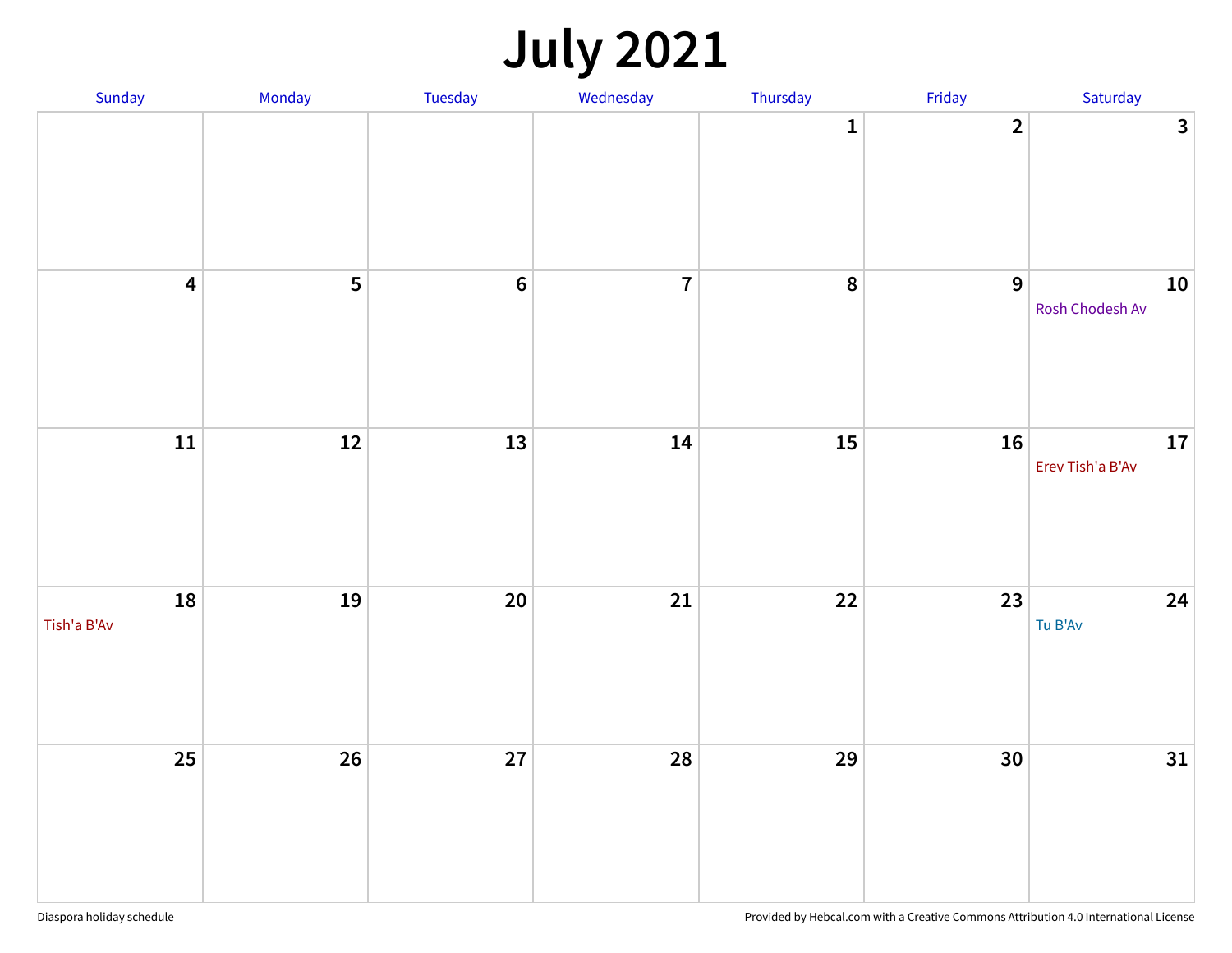# **August 2021**

| Sunday                                | Monday                                           | Tuesday                 | Wednesday               | Thursday | Friday  | Saturday            |
|---------------------------------------|--------------------------------------------------|-------------------------|-------------------------|----------|---------|---------------------|
| $\mathbf{1}$                          | $\overline{\mathbf{2}}$                          | $\overline{\mathbf{3}}$ | $\overline{\mathbf{4}}$ | 5        | $\bf 6$ | $\overline{7}$      |
| $\boldsymbol{8}$<br>Rosh Chodesh Elul | 9<br>Rosh Hashana LaBehemot<br>Rosh Chodesh Elul | ${\bf 10}$              | ${\bf 11}$              | $12\,$   | 13      | 14                  |
| 15                                    | 16                                               | 17                      | 18                      | 19       | 20      | $21\,$              |
| $22$                                  | 23                                               | 24                      | $25\phantom{.0}$        | $26\,$   | 27      | 28<br>Leil Selichot |
| 29                                    | 30                                               | 31                      |                         |          |         |                     |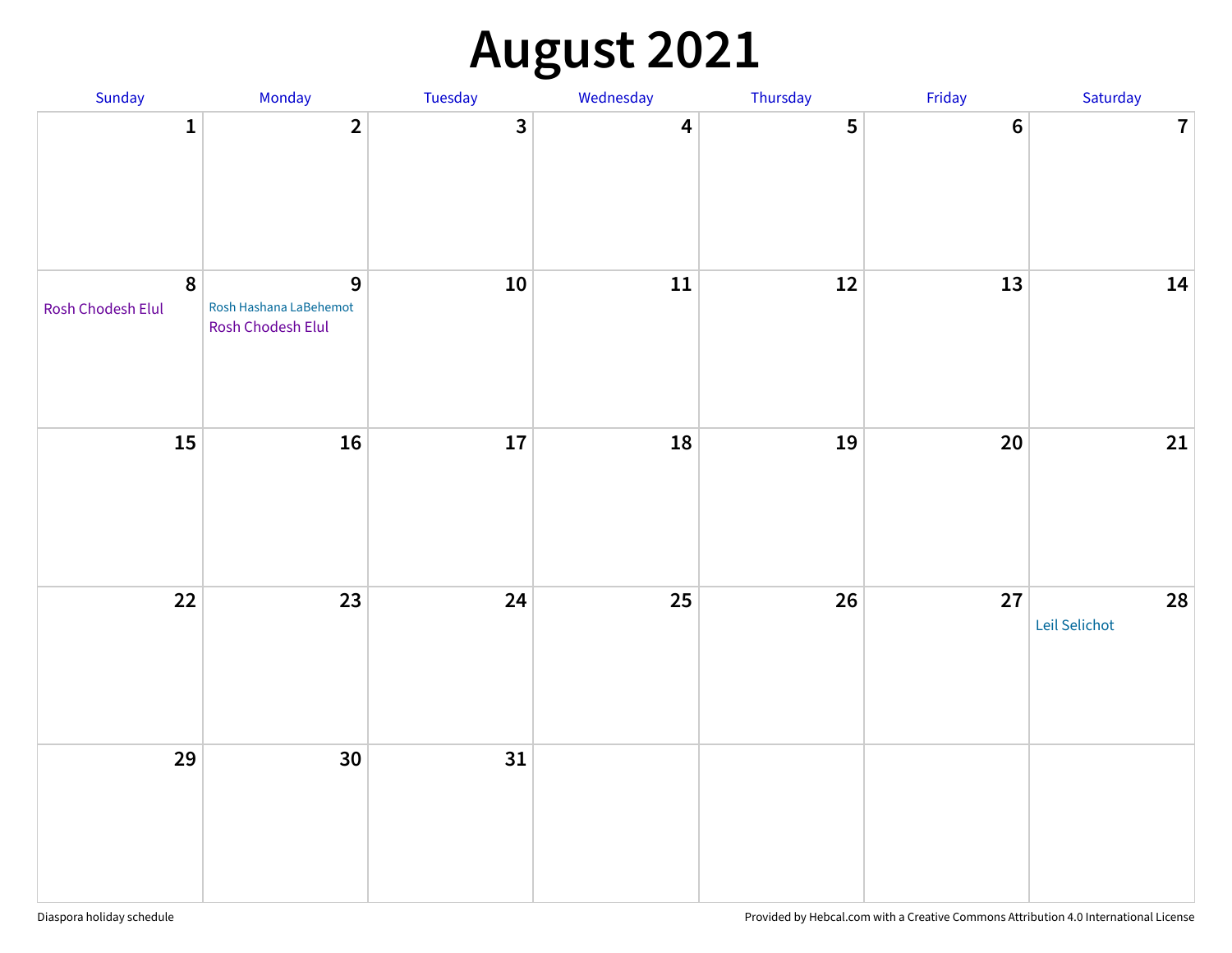# **September 2021**

| Sunday                 | Monday                          | Tuesday                             | Wednesday                    | Thursday                | Friday                 | Saturday                |
|------------------------|---------------------------------|-------------------------------------|------------------------------|-------------------------|------------------------|-------------------------|
|                        |                                 |                                     | $\mathbf{1}$                 | $\overline{2}$          | $\mathbf{3}$           | $\overline{\mathbf{4}}$ |
| 5                      | $\bf 6$<br>Erev Rosh Hashana    | $\overline{7}$<br>Rosh Hashana 5782 | 8<br><b>Rosh Hashana II</b>  | 9                       | ${\bf 10}$             | $11\,$                  |
| 12                     | 13                              | 14                                  | 15<br><b>Erev Yom Kippur</b> | 16<br><b>Yom Kippur</b> | 17                     | 18                      |
| 19                     | 20<br><b>Erev Sukkot</b>        | 21<br>Sukkot I                      | 22<br>Sukkot II              | 23<br>Sukkot III (CH"M) | 24<br>Sukkot IV (CH"M) | 25<br>Sukkot V (CH"M)   |
| 26<br>Sukkot VI (CH"M) | 27<br>Sukkot VII (Hoshana Raba) | 28<br><b>Shmini Atzeret</b>         | 29<br><b>Simchat Torah</b>   | 30                      |                        |                         |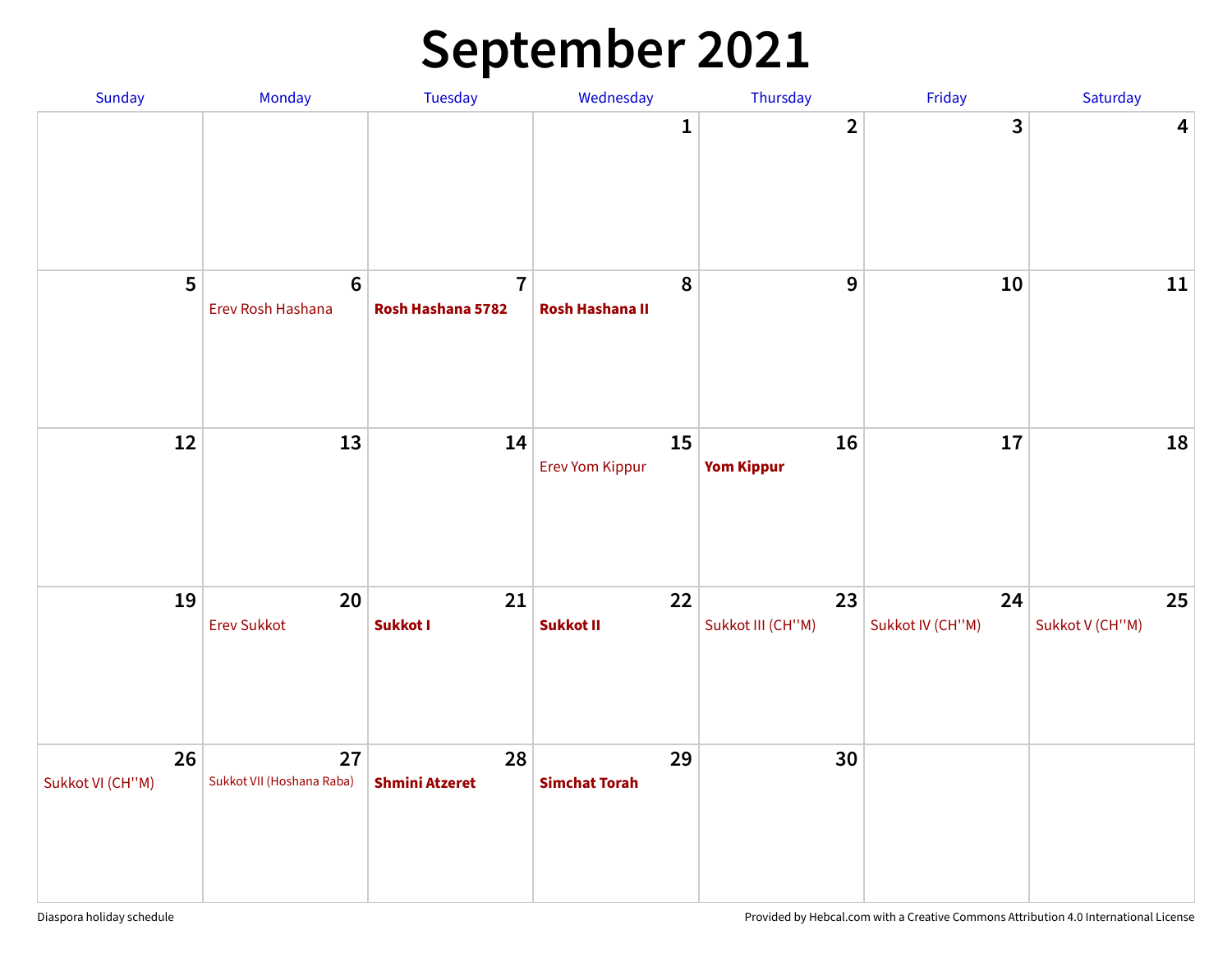#### **October 2021**

| Sunday                  | Monday                  | Tuesday        | Wednesday                                                         | Thursday       | Friday       | Saturday       |
|-------------------------|-------------------------|----------------|-------------------------------------------------------------------|----------------|--------------|----------------|
|                         |                         |                |                                                                   |                | $\mathbf{1}$ | $\overline{2}$ |
| $\overline{\mathbf{3}}$ | $\overline{\mathbf{4}}$ | $5\phantom{a}$ | $\boldsymbol{6}$<br>Rosh Chodesh Cheshvan   Rosh Chodesh Cheshvan | $\overline{7}$ | 8            | $\overline{9}$ |
| ${\bf 10}$              | ${\bf 11}$              | $12$           | 13                                                                | 14             | 15           | 16             |
| 17                      | 18                      | 19             | $20\,$                                                            | 21             | 22           | 23             |
| 24                      | 25                      | 26             | 27                                                                | 28             | 29           | 30             |
| 31                      |                         |                |                                                                   |                |              |                |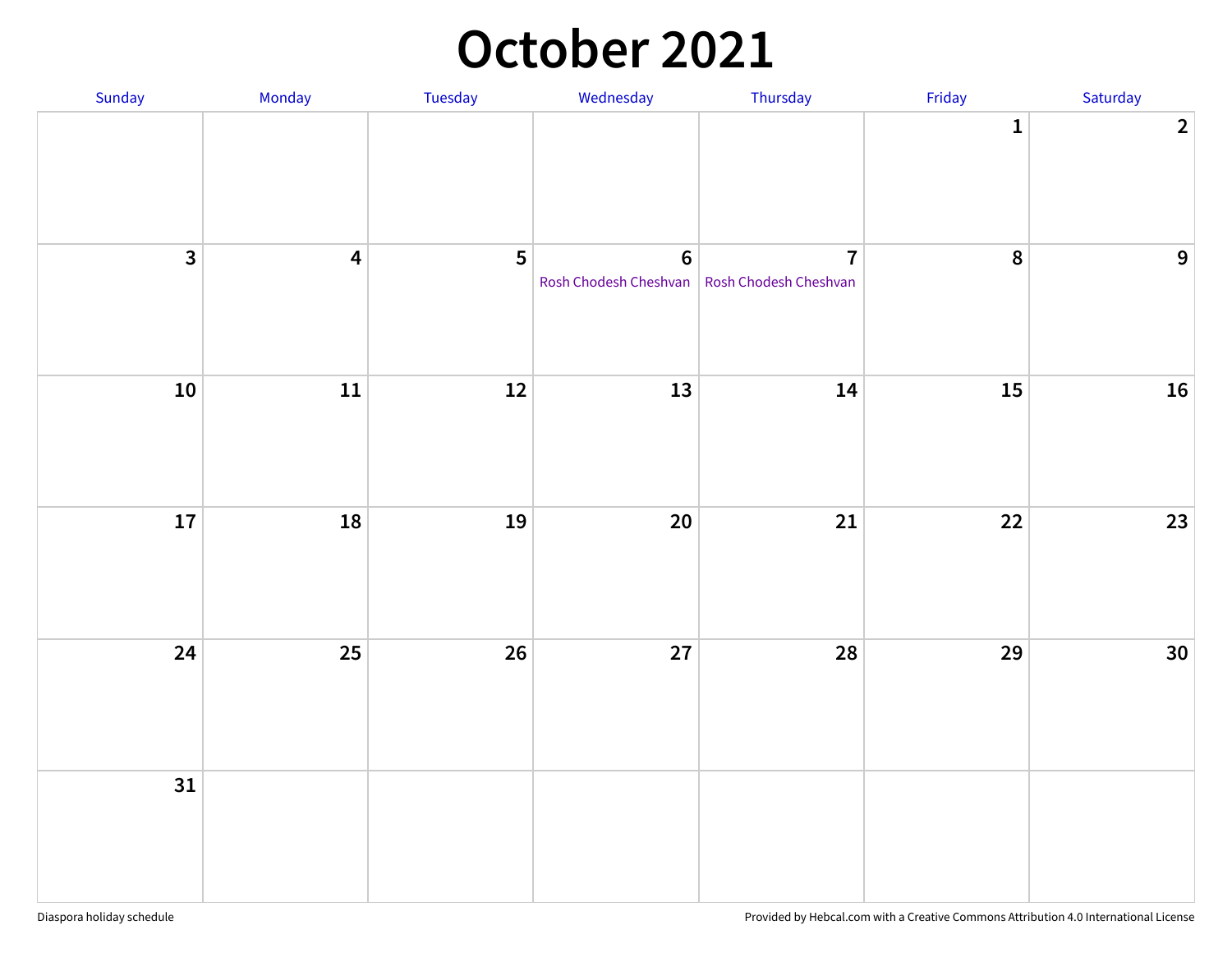#### **November 2021**

| Sunday                   | Monday                    | Tuesday                   | Wednesday               | Thursday                | Friday                   | Saturday       |
|--------------------------|---------------------------|---------------------------|-------------------------|-------------------------|--------------------------|----------------|
|                          | $\mathbf 1$               | $\overline{2}$            | $\overline{\mathbf{3}}$ | $\overline{\mathbf{4}}$ | 5<br>Rosh Chodesh Kislev | $6\phantom{a}$ |
| $\overline{7}$           | 8                         | $\mathbf{9}$              | 10 <sup>°</sup>         | ${\bf 11}$              | $12\,$                   | 13             |
| 14                       | 15                        | 16                        | 17                      | 18                      | 19                       | 20             |
| 21                       | 22                        | 23                        | 24                      | 25                      | 26                       | 27             |
| 28<br>Chanukah: 1 Candle | 29<br>Chanukah: 2 Candles | 30<br>Chanukah: 3 Candles |                         |                         |                          |                |